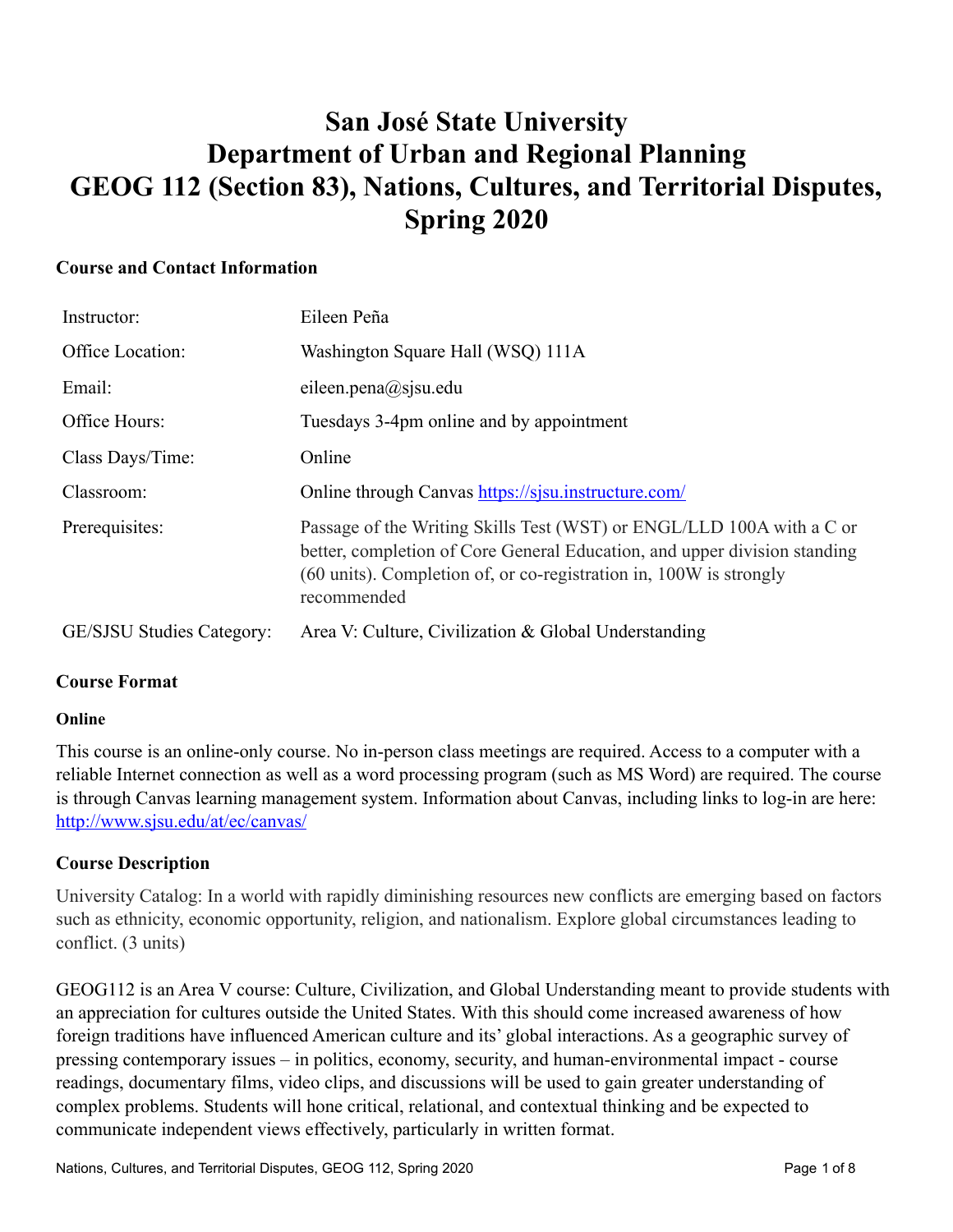## **General Education Learning Outcomes (GELO)**

Upon successful completion of this GE course, students will be able to:

• GELO 1 Compare systematically the ideas, values, images, cultural artifacts, economic structures, technological developments, and/or attitudes of people from more than one culture outside the U.S. Students will demonstrate understanding through weekly written online forum responses and threaded discussions. Students will further critically compare these concepts in a written review article. • GELO 2 Identify the historic context of ideas and cultural traditions outside the U.S., and how they have influenced American culture.

In addition to the weekly written online forum responses and threaded discussions, students will specifically address this in written essays pertaining to documentary films and/or video clips shown this term. Students will synthesize the breadth of their understanding in a final exam essay.

• GELO 3 Explain how a culture outside the U.S. has changed in response to internal and external pressures. Students, in a small group format, will facilitate online discussions covering cultural changes and pressures beyond U.S. borders.

### **Course Learning Outcomes (CLO)**

Upon successful completion of this course, students will be able to:

- *1. Locate and identify every country in the world on an online map.*
- *2. Demonstrate their ability to research a geography-related topic via an essay assignment.*
- *3. Demonstrate their knowledge of culture and some other traits of the various world regions and topics.*

### **Required Texts/Materials**

**Textbook** 

**No textbook is required for this course. All materials will be delivered online though Canvas.** 

#### **Other technology requirements / equipment / material**

Access to a computer and reliable Internet source as well as a word processing program (such as Microsoft Word) are required.

### **Course Requirements and Assignments**

Assignments including quizzes and exams will not be accepted late. Students must work ahead of the due dates to complete the work and allow for any potential issues at the last minute. It is suggested that students have a readily available back-up computer and Internet source such as the library or a friend's computer to use in case theirs is not working.

Success in this course is based on the expectation that students will spend, for each unit of credit, a minimum of 45 hours over the length of the course (normally three hours per unit per week) for instruction, preparation/ Nations, Cultures, and Territorial Disputes, GEOG 112, Spring 2020 **Page 2 of 8** Page 2 of 8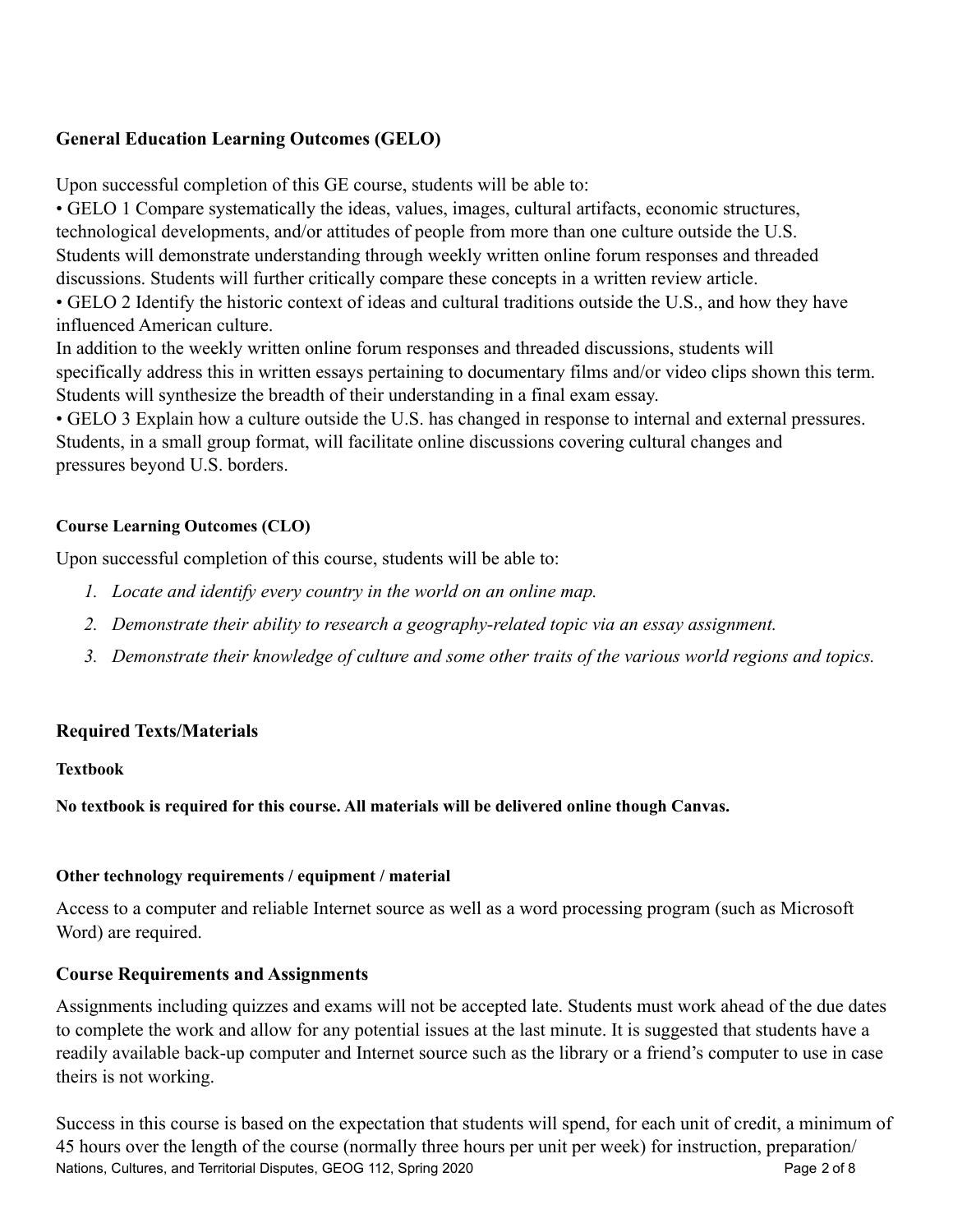studying, or course related activities, including but not limited to internships, labs, and clinical practica. Other course structures will have equivalent workload expectations as described in the syllabus. For more information see: [University Syllabus Policy S16-9](http://www.sjsu.edu/senate/docs/S16-9.pdf) at http://www.sjsu.edu/senate/docs/S16-9.pdf.

#### **Course Requirements and Assignments**

Assignments will not be accepted late. Students must work ahead of time to complete the assignment and allow for any potential issues at the last minute. It is suggested that student's have a readily available back-up computer and Internet source such as the library or a friend's computer to use in case theirs is not working.

SJSU classes are designed such that in order to be successful, it is expected that students will spend a minimum of forty-five hours for each unit of credit (normally three hours per unit per week), including preparing for class, participating in course activities, completing assignments, and so on. More details about student workload can be found in [University Policy S12-3](http://www.sjsu.edu/senate/docs/S12-3.pdf) at http://www.sjsu.edu/senate/docs/S12-3.pdf.

#### **Final Examination or Evaluation**

The final exam will be online and based on course materials.

#### **Grading Information**

| Introduction post                         | 10 points  |
|-------------------------------------------|------------|
| Midterm exam                              | 100 points |
| Chapter quizzes (14 worth 10 points each) | 140 points |
| Map Assignments (15 worth 10 points each) | 150 points |
| Final Exam (not cumulative)               | 100 points |
| Total points available                    | 500 points |

10 Extra Credit points also possible. See the Canvas classroom for details.

#### **Determination of Grades**

Final letter grades will be based on the grading scale below:

| <b>Total Points</b> | <b>Letter Grade</b> |
|---------------------|---------------------|
| 475-500             | $\mathbf{A}$        |
| 450-474             | $A -$               |
| 435-449             | $B+$                |
| 415-434             | B                   |
| 400-414             | $\mathbf{B}$        |
| 365-399             | $C+$                |
| 335-364             | $\mathsf{C}$        |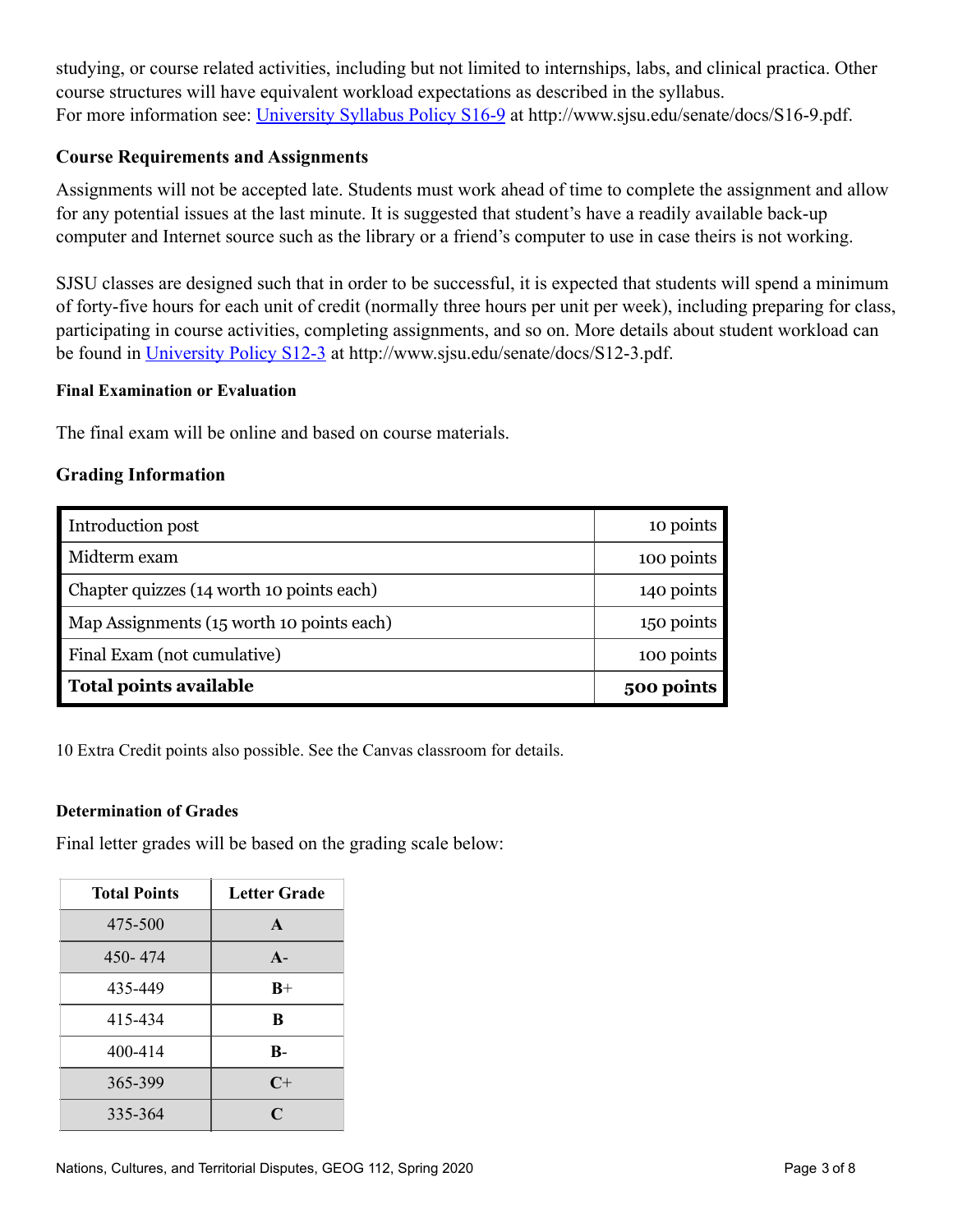| 300-334       | $\mathbb{C}$  |
|---------------|---------------|
| 285-299       | $\mathbf{D}+$ |
| 250-284       | D             |
| Less than 250 | П             |

This course must be passed with a C or better as a CSU graduation requirement.

### **Classroom Protocol**

Generally, in an online course, there is much less room for undesirable classroom behavior (such as inappropriate cell phone use, etc.). However, mature and respectful behavior is still required in all communications such as discussion forums and other methods of communication – directed both to fellow classmates as well as the instructor. Disrespectful or inappropriate behavior will be handled first by the instructor and secondarily by the college, as necessary.

## **General Expectations, Rights and Responsibilities of the Student**

As members of the academic community, students accept both the rights and responsibilities incumbent upon all members of the institution. Students are encouraged to familiarize themselves with SJSU's policies and practices pertaining to the procedures to follow if and when questions or concerns about a class arises. To learn important campus information, view [University Policy S16-15](http://www.sjsu.edu/senate/docs/S16-15.pdf) and SJSU current semester's [Policies and](http://info.sjsu.edu/static/policies/policies.html)  [Procedures](http://info.sjsu.edu/static/policies/policies.html). In general, it is recommended that students begin by seeking clarification or discussing concerns with their instructor. If such conversation is not possible, or if it does not address the issue, it is recommended that the student contact the Department Chair as the next step.

### **Workload and Credit Hour Requirements**

Success in this course is based on the expectation that students will spend, for each unit of credit, a minimum of 45 hours over the length of the course (normally 3 hours per unit per week with 1 of the hours used for lecture) for instruction or preparation/studying or course related activities including but not limited to internships, labs, clinical practice. Other course structures will have equivalent workload expectations as described in the syllabus.

### **Attendance and Participation**

Attendance per se shall not be used as a criterion for grading. However, students are expected to attend all meetings for the courses in which they are enrolled as they are responsible for material discussed therein, and active participation is frequently essential to ensure maximum benefit to all class members. In some cases, attendance is fundamental to course objectives; for example, students may be required to interact with others in the class. Attendance is the responsibility of the student. Participation may be used as a criterion for grading when the parameters and their evaluation are clearly defined in the course syllabus and the percentage of the overall grade is stated. The full policy language can be found at <http://www.sjsu.edu/senate/docs/F15-3.pdf>

### **Timely Feedback on Class Assignments**

Per [University Policy F13-1,](http://www.sjsu.edu/senate/docs/F13-1.pdf) all students have the right, within a reasonable time, to know their academic scores, to review their grade-dependent work, and to be provided with explanations for the determination of their course grades.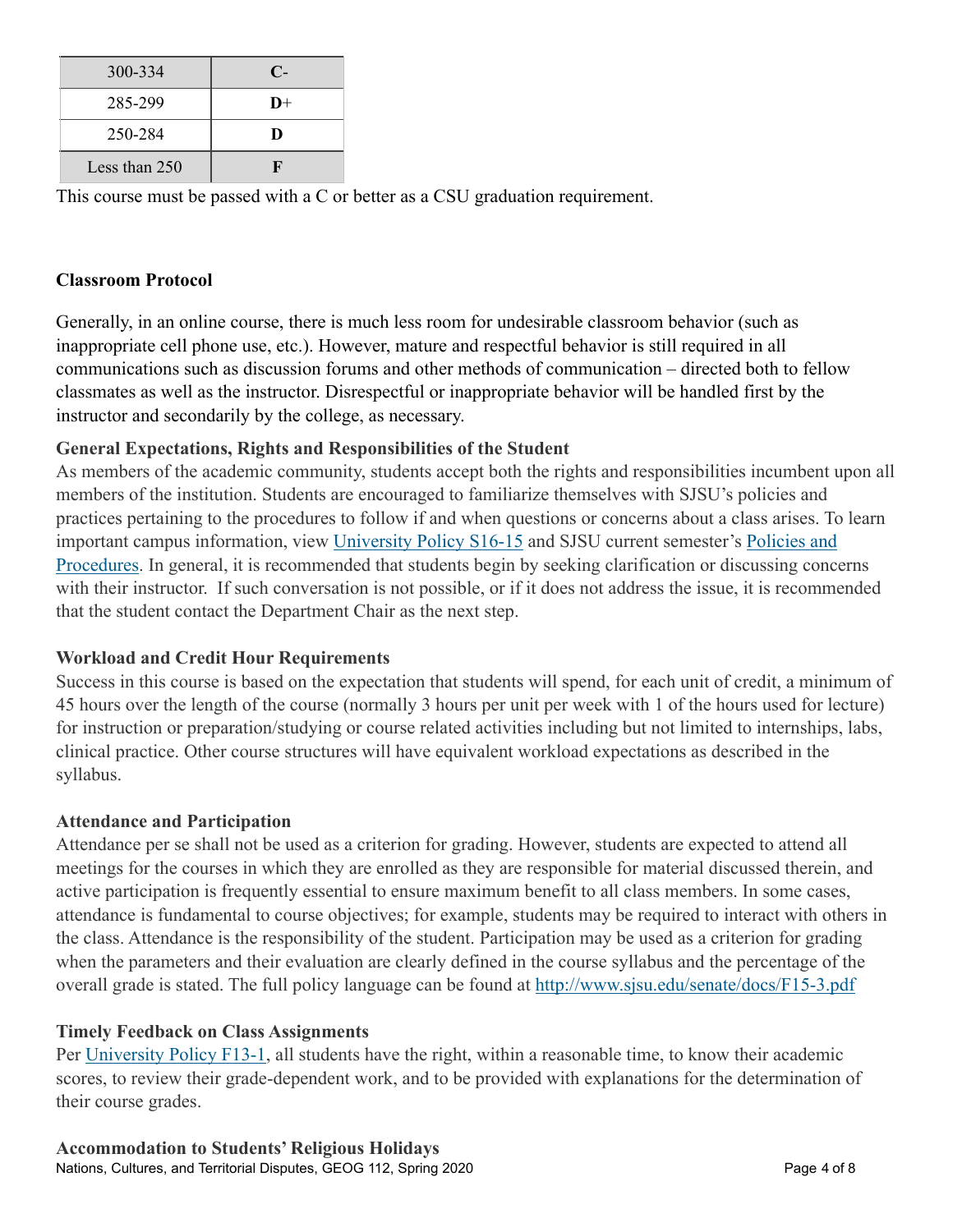[University Policy S14-7](http://www.sjsu.edu/senate/docs/S14-7.pdf) states that San José State University shall provide accommodation on any graded class work or activities for students wishing to observe religious holidays when such observances require students to be absent from class. It is the responsibility of the student to inform the instructor, in writing, about such holidays before the add deadline at the start of each semester. If such holidays occur before the add deadline, the student must notify the instructor, in writing, at least three days before the date that he/she will be absent. It is the responsibility of the instructor to make every reasonable effort to honor the student request without penalty, and of the student to make up the work missed.

### **Dropping and Adding**

Students are responsible for understanding the policies and procedures about add/drop, grade forgiveness, etc. Add/drop deadlines can be found on the current academic year calendars document on the [Academic Calendars](http://www.sjsu.edu/provost/services/academic_calendars/)  [webpage.](http://www.sjsu.edu/provost/services/academic_calendars/) Students should be aware of the current deadlines and penalties for dropping classes ([Late Drop](http://www.sjsu.edu/aars/policies/latedrops/policy/)  [Information](http://www.sjsu.edu/aars/policies/latedrops/policy/)).

Information about the latest changes and news is available at the [Advising Hub](http://www.sjsu.edu/advising/).

### **Consent for Recording of Class and Public Sharing of Instructor Material**

[University Policy S12-7,](http://www.sjsu.edu/senate/docs/S12-7.pdf) requires students to obtain instructor's permission to record the course and the following items to be included in the syllabus:

- "Common courtesy and professional behavior dictate that you notify someone when you are recording him/her. You must obtain the instructor's permission to make audio or video recordings in this class. Such permission allows the recordings to be used for your private, study purposes only. The recordings are the intellectual property of the instructor; you have not been given any rights to reproduce or distribute the material."
- It is suggested that the greensheet include the instructor's process for granting permission, whether in writing or orally and whether for the whole semester or on a class by class basis.
- In classes where active participation of students or guests may be on the recording, permission of those students or guests should be obtained as well.
- "Course material developed by the instructor is the intellectual property of the instructor and cannot be shared publicly without his/her approval. You may not publicly share or upload instructor generated material for this course such as exam questions, lecture notes, or homework solutions without instructor consent."

#### **Academic Integrity**

Your commitment, as a student, to learning is evidenced by your enrollment at San Jose State University. The [University Academic Integrity Policy F15-7](http://www.sjsu.edu/senate/docs/F15-7.pdf) requires you to be honest in all your academic course work. Faculty members are required to report all infractions to the office of Student Conduct and Ethical Development. Visit the [Student Conduct and Ethical Development](http://www.sjsu.edu/studentconduct/) website for more information.

### **Campus Policy in Compliance with the American Disabilities Act**

If you need course adaptations or accommodations because of a disability, or if you need to make special arrangements in case the building must be evacuated, please make an appointment with me as soon as possible, or see me during office hours. [Presidential Directive 97-03](http://www.sjsu.edu/president/docs/directives/PD_1997-03.pdf) requires that students with disabilities requesting accommodations must register with the [Accessible Education Center](http://www.sjsu.edu/aec) (AEC) to establish a record of their disability.

#### **Student Technology Resources**

Computer labs and other resources for student use are available in: Nations, Cultures, and Territorial Disputes, GEOG 112, Spring 2020 **Page 5 of 8** Page 5 of 8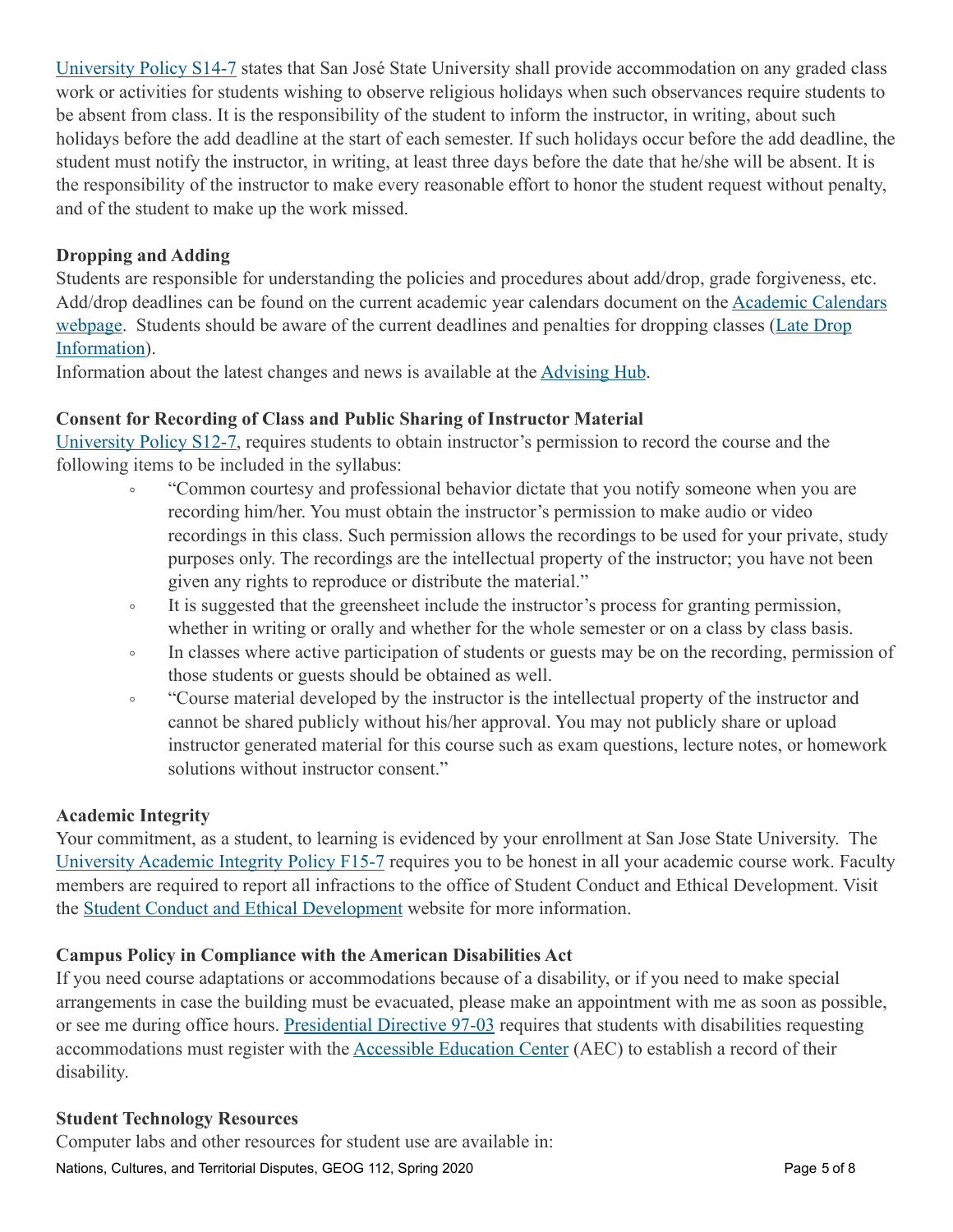- [Associated Students Print & Technology Center](http://as.sjsu.edu/asptc/index.jsp) at http://as.sjsu.edu/asptc/index.jsp on the Student Union (East Wing 2nd floor Suite 2600)
- [The Spartan Floor](https://library.sjsu.edu/services/services) at the King Library at https://library.sjsu.edu/services/services
- [Student Computing Services](https://library.sjsu.edu/student-computing-services/student-computing-services-center) at https://library.sjsu.edu/student-computing-services/studentcomputing-services-center
- [Computers at the Martin Luther King Library](https://www.sjpl.org/wireless) for public at large at https://www.sjpl.org/wireless
- Additional computer labs may be available in your department/college

A wide variety of audio-visual equipment is available for student checkout from [Collaboration & Academic](http://www.sjsu.edu/at/)  [Technology Services](http://www.sjsu.edu/at/) located in IRC Building. These items include DV and HD digital camcorders; digital still cameras; video, slide and overhead projectors; DVD, CD, and audiotape players; sound systems, wireless microphones, projection screens and monitors.

## **SJSU Peer Connections**

Peer Connections' free tutoring and mentoring is designed to assist students in the development of their full academic potential and to inspire them to become independent learners. Peer Connections tutors are trained to provide content-based tutoring in many lower division courses (some upper division) as well as writing and study skills assistance. Small group and individual tutoring are available. Peer Connections mentors are trained to provide support and resources in navigating the college experience. This support includes assistance in learning strategies and techniques on how to be a successful student. Peer Connections has a learning commons, desktop computers, and success workshops on a wide variety of topics. For more information on services, hours, locations, or a list of current workshops, please visit [Peer Connections website](http://peerconnections.sjsu.edu/) at [http://](http://peerconnections.sjsu.edu/) [peerconnections.sjsu.edu](http://peerconnections.sjsu.edu/) for more information.

## **SJSU Writing Center**

The San José State University Writing Center offers a variety of resources to help students become better writers, and all of our services are free for SJSU students. Our mission is to enhance the writing skills of SJSU students so they can communicate clearly in any setting (informal, academic, or professional). We accomplish this goal through creating original writing resources, offering workshops, and conducting one-on-one and smallgroup tutoring sessions.

The SJSU Writing Center has two locations: We conduct drop-in tutoring sessions in Clark Hall, Suite 126; we conduct scheduled appointments on the second floor of the MLK Library. All our writing tutors have gone through a rigorous hiring process, and they are well trained to assist all students at all levels within all disciplines to become better writers. In addition to tutoring services, the Writing Center also offers workshops every semester on a variety of writing topics. To make an appointment or to refer to the numerous online resources offered through the Writing Center, visit the [Writing Center website](http://www.sjsu.edu/writingcenter) at [http://www.sjsu.edu/](http://www.sjsu.edu/writingcenter) [writingcenter.](http://www.sjsu.edu/writingcenter)

## **SJSU Counseling and Psychological Services**

The SJSU Counseling and Psychological Services is located on the corner of 7th Street and San Carlos in the new Student Wellness Center, Room 300B. Professional psychologists, social workers, and counselors are available to provide confidential consultations on issues of student mental health, campus climate or psychological and academic issues on an individual, couple, or group basis. To schedule an appointment or learn more information, visit [Counseling and Psychological Services website](http://www.sjsu.edu/counseling) at<http://www.sjsu.edu/counseling>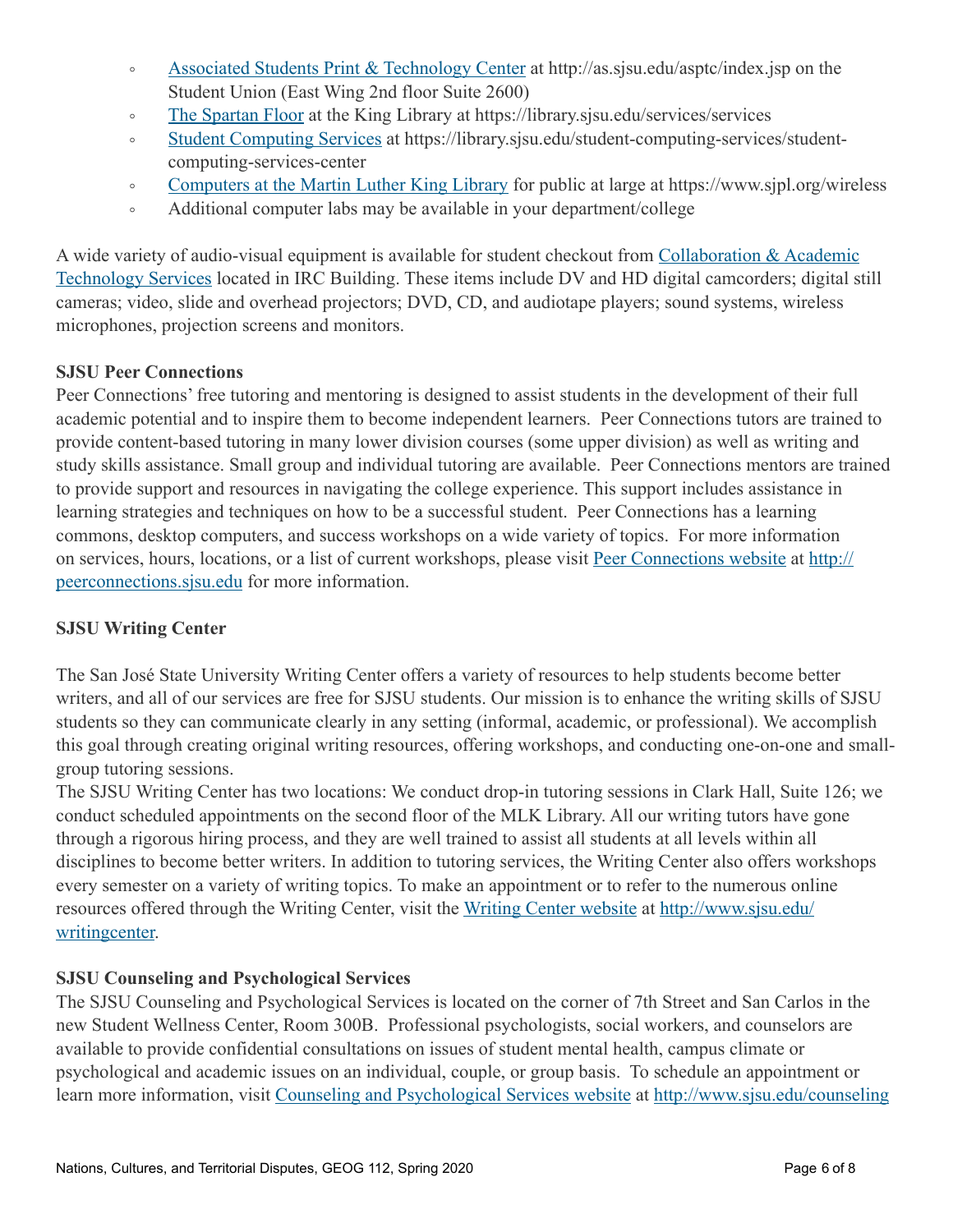## **Geography 112 / Nations, Cultures, and Territorial Disputes, Spring 2020, Course Schedule**

 *Course Schedule subject to change with fair notice from instructor*